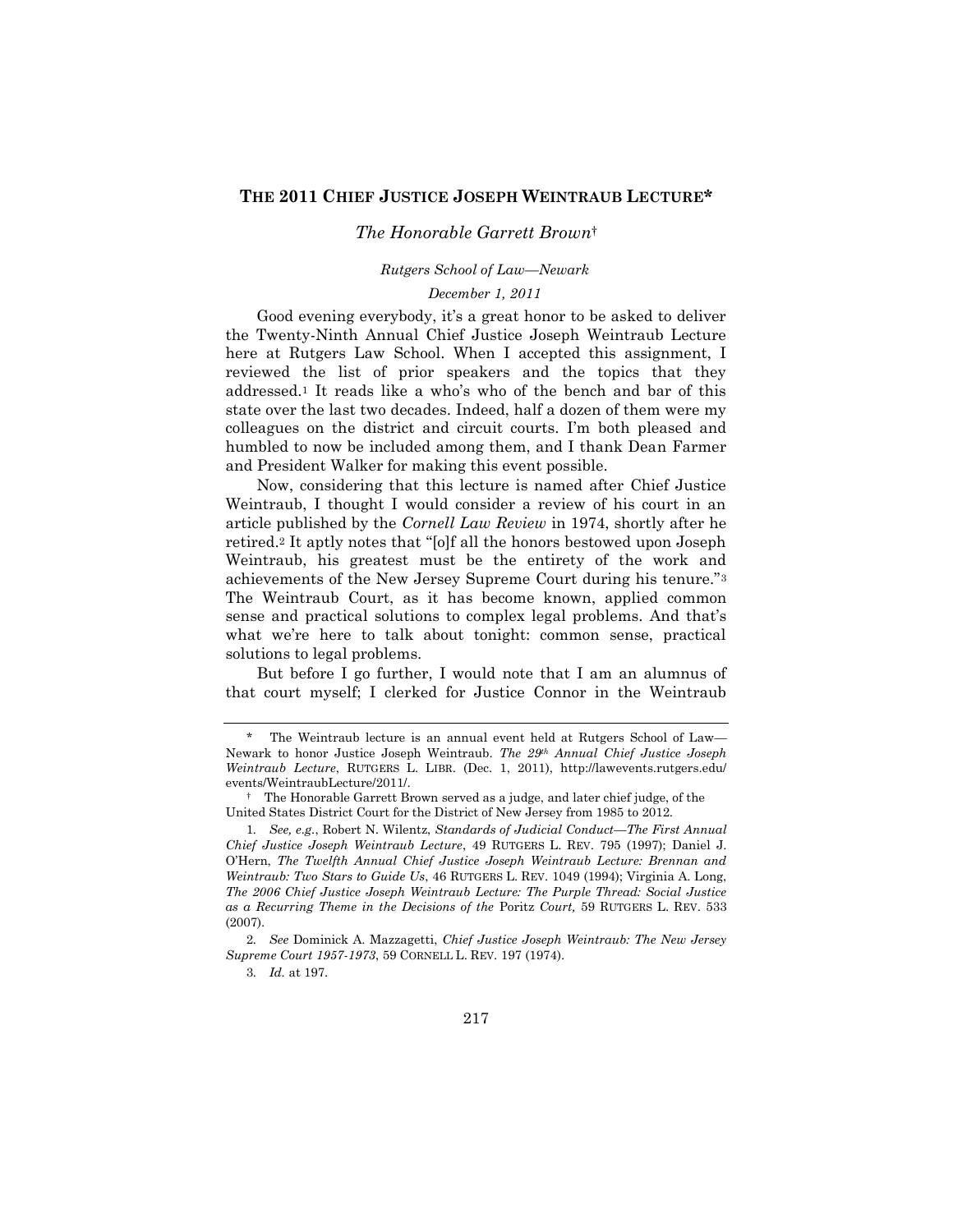Court. And, when my predecessor as Chief Judge, John W. Bissell, gave the Weintraub Lecture in 2002, his topic was a tribute to the Weintraub Court, and he began with a tribute to my Justice, Vincent S. Haneman, whom I clerked for in 1968-69.<sup>4</sup> Quoting the Honorable Frank M. Lario, Jr., another honorable clerk, he said, "Justice Haneman was a loved and respected jurist and man. He was an imposing figure both in and out of the courtroom. Standing six-feetthree-inches tall, he had a deep, booming voice that would admonish an irascible attorney to refrain from obfuscating the issues of a case; yet his appreciation of people and their sensitivities gave him the ability to calm instantly a nervous young attorney who was in court for the first time."<sup>5</sup> While serving as his law secretary, I came to know Justice Haneman as a kind, considerate, and intellectually honest man. His code of ethics, generated from childhood, guided his lifestyle. Judge Bissell also was kind enough to include a quote from me, perhaps on a little bit lighter note. As I said, when I was offered the job, the Justice said one of the requirements was a valid driver's license because we drove from Atlantic City to Trenton every week for arguments and conferences. The drive up was largely silent, since the justice spent his time reviewing briefs, trial records, and memorandum. The trip home, however, was different as the justice had an endless supply of jokes, anecdotes, and legal war stories based on his many years of practice and on the bench. That was one of the most rewarding aspects of the clerkship—a real practical education. We stand on the shoulders of giants, and we're immensely grateful for that. So, I'm just noting the Weintraub Court and my Justice in the Weintraub Court, and I'm glad to lecture here tonight.

Next question: what am I going to lecture about? I asked this question: "What do you want to talk to me about?" The answer was: "About twenty to forty minutes." That didn't help me too much. I didn't plan on taking longer than that anyway. I know all about attention spans, even among the learned, like you. If you can't get your message across in thirty minutes, stop trying. I tell that to lawyers and they don't always seem to get it; with their three-hour summations and opening statements, the jury tunes out very quickly. So, what could I say that you would like to hear and find useful? It would be folly for me to endeavor to lecture such a distinguished audience on any subject. Rather, I thought it best to share my perspective and experiences regarding the one subject that all of us know as attorneys—the business of dispute resolution. It is my hope that through hearing my perspective and experiences you may find

<sup>4.</sup> John W. Bissell, Chief Judge, U.S. Dist. Court for the Dist. of N.J., Chief Justice Weintraub Lecture (Apr. 10, 2002), *available at* http://njlegallib.rutgers.edu/ weintraub/PDF/weintraub.2002.html.

<sup>5</sup>*. Id.*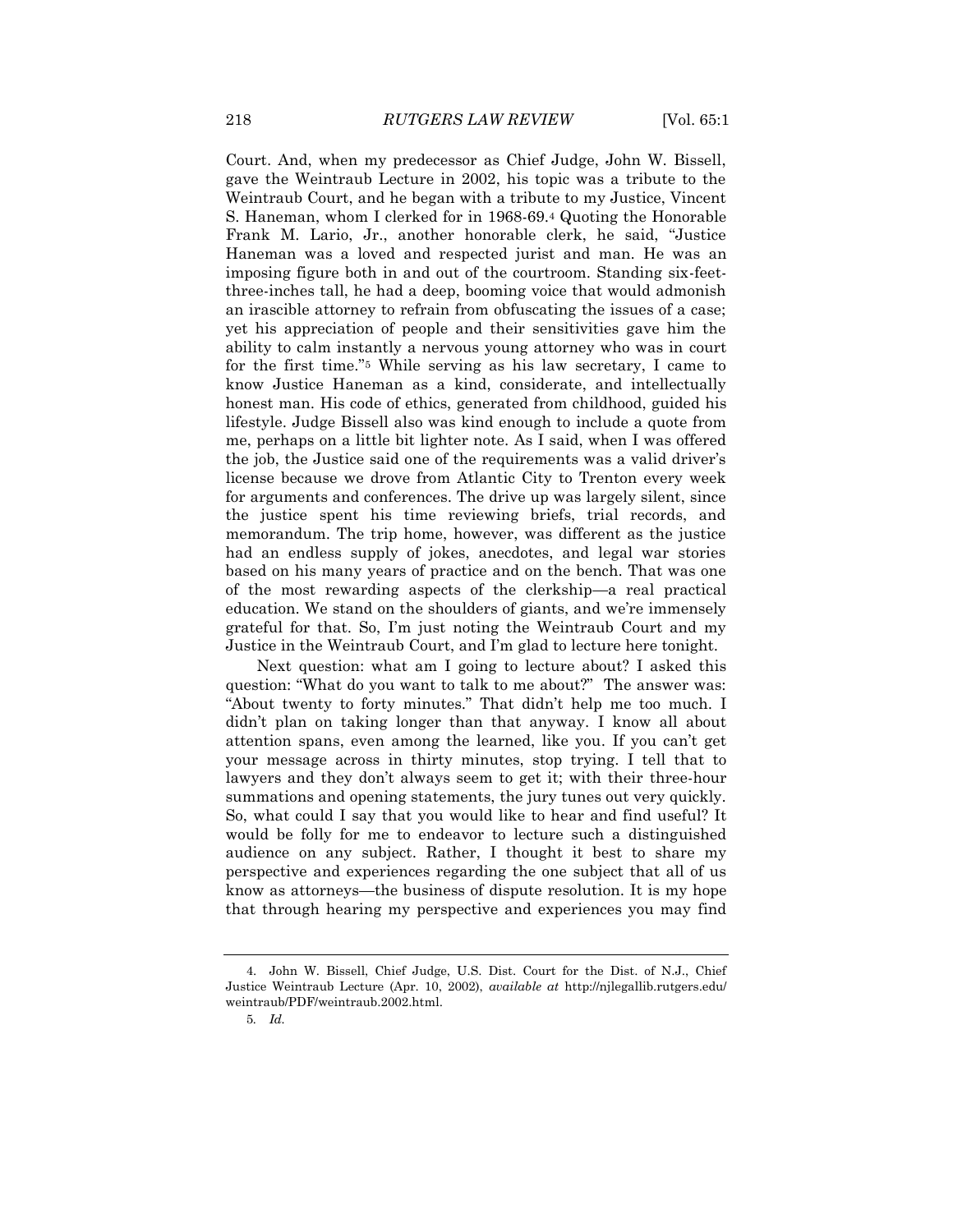something to take forward. And, as importantly, I hope that at the end of my talk, many of you will share your perspective and experiences with me, so that I too can learn from the vast collective knowledge that I see here before me.

Lawyers are fundamentally in the business of dispute resolution, be it resolving disputes through litigation or through alternative dispute resolution, or endeavoring to avoid conflicts in the first place by structuring transactions, contracts, et cetera. In the end, the goal of dispute resolution, regardless of form, is the same—the establishment of certainty and predictability in an uncertain world. I have been dealing with dispute resolution for some forty-two years in various capacities as a trial lawyer, general counsel, and on the bench. I've also considered dispute resolution from an academic perspective, having for many years taught classes in negotiation and trial advocacy. Although disputes can be considered a constant in society throughout history, society has of course evolved. Has dispute resolution evolved with it?

Well, if you turn back, from earlier societies, maybe by combat, by appeal to the sovereign, on to the efforts of the Federal Rules of Civil Procedure, dispute resolution has evolved to hopefully simplify the public dispute resolution system and avoid trial by ambush. Indeed, Rule 1 of the Federal Rules of Civil Procedure states that the rules should be "administered to secure the just, speedy, and inexpensive determination of every action and proceeding."<sup>6</sup> But, in our collective experience, have the Federal Rules and our public dispute resolution system, embodied in the state and federal courts generally, really put that objective into uniform practice? Or have we had a situation where litigation proliferates, limited only by the ingenuity of the attorneys?

Now, let me talk about the jury. Why a jury? How did it get there? To answer these questions, we must travel back in time about 1000 years, and in distance about 3000 miles to the east. When William, the Duke of Normandy, crossed the channel to claim what he asserted was his English inheritance, there was already in place a medieval Saxon institution for fact finding, which came to be known as the jury.<sup>7</sup> After defeating Harold at Hastings, William the First utilized this body in making an inventory of his new realm.<sup>8</sup> This was an inventory so detailed that it became known as the Doomsday book, an analogy of the formal accounting expected on the day of judgment.<sup>9</sup>

<sup>6.</sup> FED. R. CIV. P. 1.

<sup>7</sup>*. See* DANIEL R. COQUILLETTE, THE ANGLO-AMERICAN LEGAL HERITAGE: INTRODUCTORY MATERIALS 55 (2d ed. 2004).

<sup>8</sup>*. Id.* at 56-57.

<sup>9</sup>*. Id.* at 56.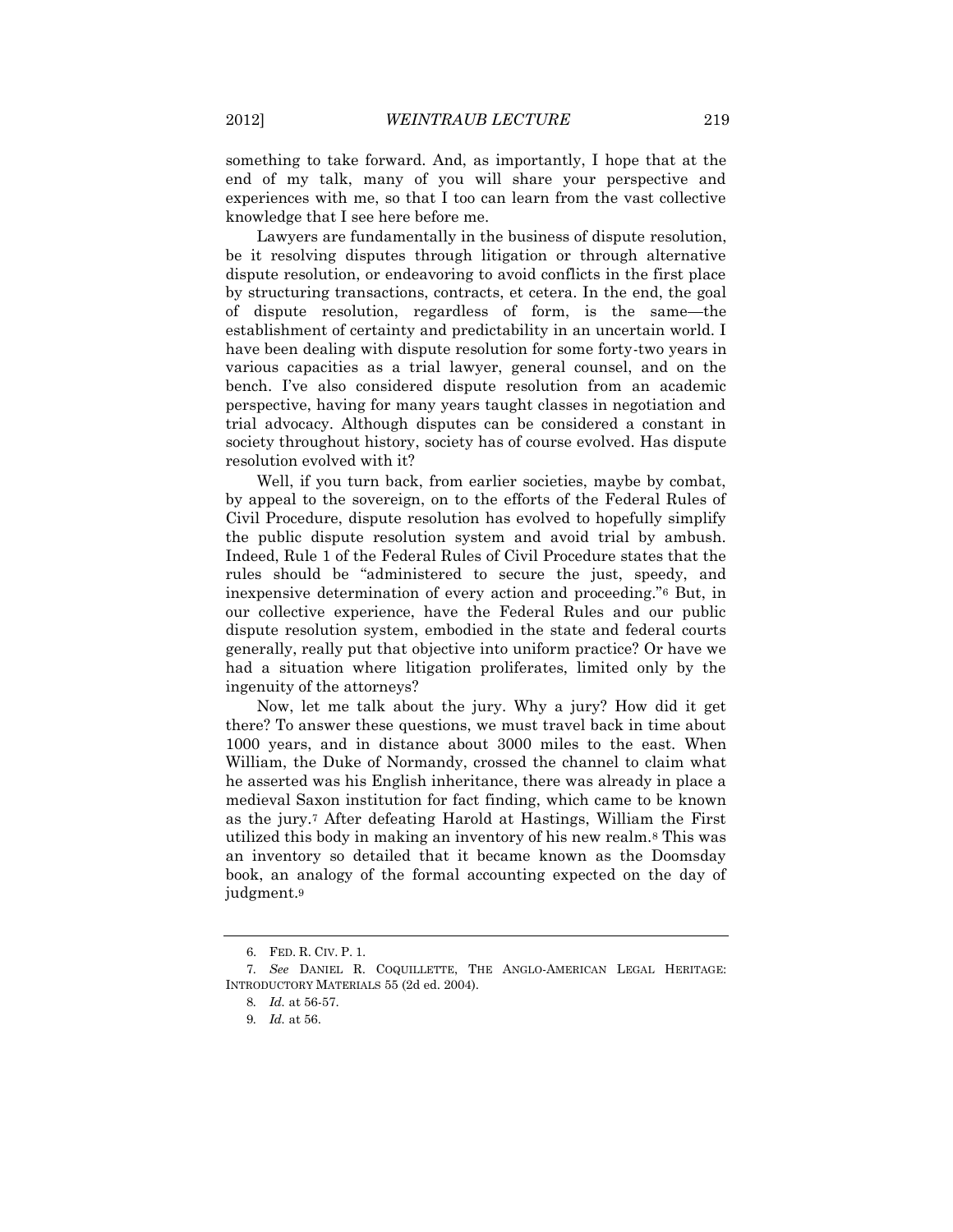Two centuries later, the church abolished trial by ordeal, and the jury became the primary method for resolution of disputes, both civil and criminal.<sup>10</sup> Trial by combat, on the other hand, did not really disappear, but rather evolved with higher champions battling with words and paper instead of swords and battleaxes.<sup>11</sup> The jury itself evolved over the centuries, from a group selected for its local knowledge of the dispute and the participants, to one selected at random for its lack of pretrial knowledge; it's right to render a verdict—from old Norman-French "to speak the truth," similar root as voir dire12—slowly became established.<sup>13</sup>

The jury's functions diverged over time. What became the grand jury performed the traditional early jury function of bringing criminal charges, which the law court would then hear.<sup>14</sup> The petty, or small, jury composed of twelve rather than twenty-four, later twenty-three, evolved into a body of judges of the facts under the instruction and supervision of the law judges.<sup>15</sup> The chancery courts, the conscience of the king, did not use juries,<sup>16</sup> nor did the admiralty courts.<sup>17</sup> This, then, was the common-law right to jury trial, as it existed in English law at the time of the Revolution.

We preserved it as it then existed, and it was expressly written into our Constitution in the Sixth and Seventh Amendments.<sup>18</sup> You may recall that one of the major grievances voiced against George III in the Declaration of Independence was "depriving us in many cases, of the benefit of Trial by Jury."<sup>19</sup> And the rebellious colonists wanted to make sure that they always had that right. The Fifth Amendment, of course, provides for the grand jury,<sup>20</sup> the Sixth Amendment provides for a speedy public trial by an impartial jury in a criminal case,<sup>21</sup> and the Seventh Amendment provides that in suits of common law, the right of trial by jury shall be preserved and no fact tried by a jury shall otherwise be reexamined in any court of the United States

- 19. THE DECLARATION OF INDEPENDENCE para. 20 (U.S. 1776).
- 20. U.S. CONST. amend. V.

<sup>10</sup>*. See* J.H. BAKER, AN INTRODUCTION TO ENGLISH LEGAL HISTORY 74-75 (4th ed. 2002).

<sup>11</sup>*. See id.* at 72 ("[A] different, more investigative approach began to appear in the twelfth century in certain kinds of case, and its advantages very soon made the older ways obsolescent.").

<sup>12.</sup> BLACK'S LAW DICTIONARY 1710 (9th ed. 2009).

<sup>13</sup>*. See* BAKER, *supra* note 10, at 75.

<sup>14</sup>*. See id.* at 72-73 ("The Norman kings continued to make use of the Anglo-Saxon jury of accusation, sworn to name suspected criminals . . . .").

<sup>15</sup>*. See id.* at 73.

<sup>16.</sup> *See id.* at 105-06 (explaining the chancellor "combined the role of judge and jury," and the "court [was one] of conscience").

<sup>17</sup>*. Id.* at 122.

<sup>18.</sup> U.S. CONST. amends. VI & VII.

<sup>21</sup>*. Id.* amend. VI.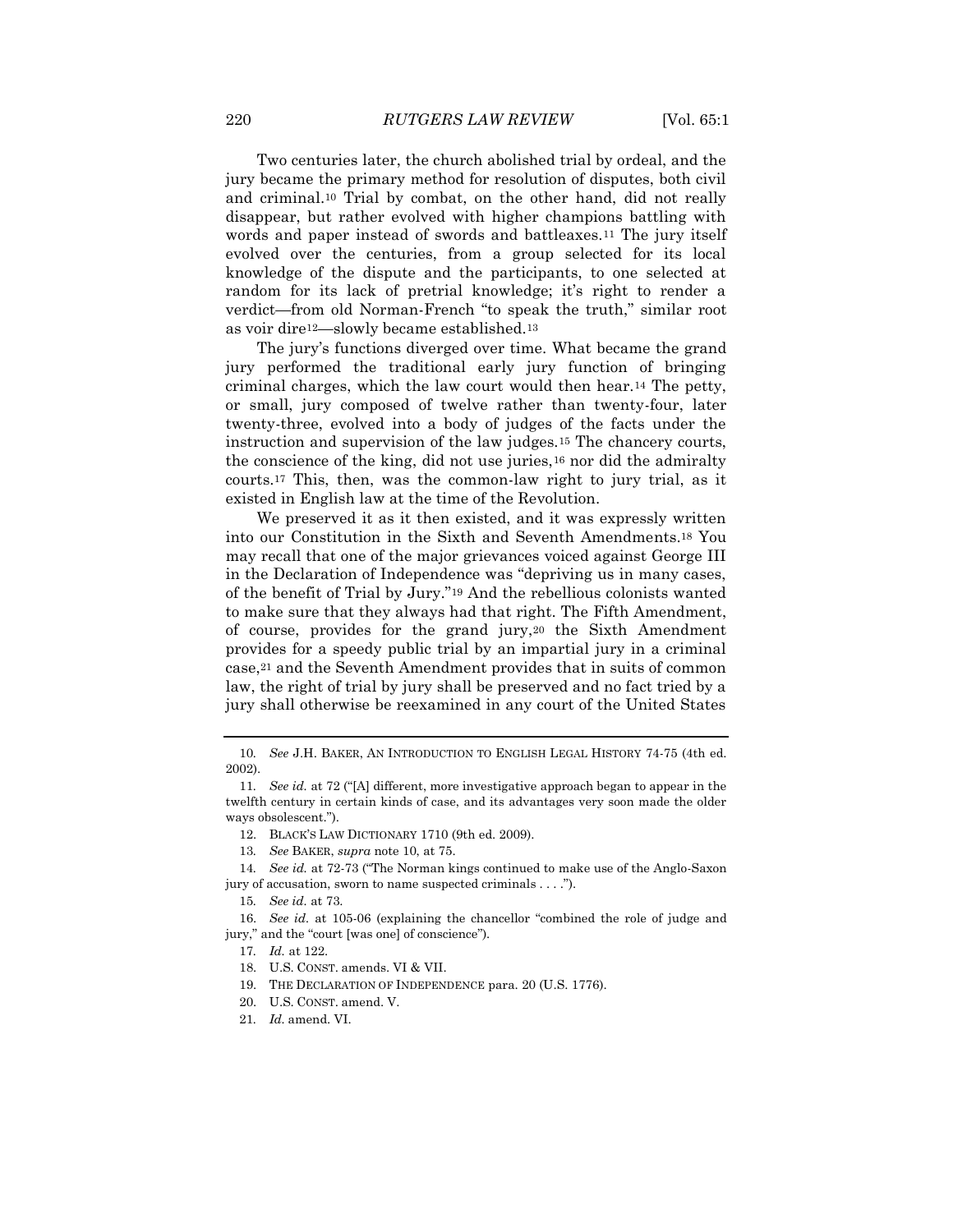other than according to the rules of the common law.<sup>22</sup> Coincidentally, the eighteenth century was the high-water mark of the common-law jury.

Our system is to some degree frozen in time by our written Constitution and our own culture. Like a mosquito preserved in amber, there it is in its entire eighteenth-century splendor. The key, as we all know, to the interpretation of Sixth and Seventh Amendment rights is—what was the right, as it existed in 1789?

Meanwhile, the mother country moved on. While Lord Devlin called the jury "the lamp that shows that freedom lives"<sup>23</sup> and Lord Denny called it "the bulwark of our liberties,"<sup>24</sup> in modern times, that lamp has been dimmed and that bulwark weakened. The grand jury was abolished in the United Kingdom in 1933.<sup>25</sup> The right to civil jury trial has been greatly diminishing over the past hundred years. Since 1981, it exists only with respect to libel, slander, malicious prosecution, false imprisonment, and fraud.<sup>26</sup> Even as to these, the judge can deny a jury trial where prolonged examination of documents, or accounts, or scientific or local investigation, or other complex material is involved. So, goodbye jury in a complex case.

Of all the common-law nations, the United States is the only one that routinely uses juries in civil cases.<sup>27</sup> Even in British criminal cases, the right was eroded by the allowance of nonunanimous verdicts and of juries less than twelve.<sup>28</sup> Peremptory challenges were abolished in 1988.<sup>29</sup> The British, unimpeded by a written constitution, can make these changes by an act of Parliament.<sup>30</sup> Even among other common-law countries, our jury system is somewhat unique. Of course the continental jury systems are wholly different.

Now let's travel back in time, from London to Newark, and back to the year 2011. We have this unique system here. We as a profession are in love with the public trial—the public *jury* trial. When I was in law school, I wanted to get out and try cases. Indeed,

<sup>22</sup>*. Id.* amend. VII.

<sup>23.</sup> PATRICK DEVLIN, TRIAL BY JURY 164 (3d ed. 1966).

<sup>24.</sup> Bushell's Case, [1670] 124 Eng. Rep. 1006 (P.C.).

<sup>25.</sup> Robert G. Scigliano, *The Grand Jury, the Information, and the Judicial Inquiry*, 38 OR. L. REV. 303, 308 (1958).

<sup>26.</sup> Andrew Tettenborn, *Punitive Damages—A View from England*, 41 SAN DIEGO L. REV. 1551, 1554 n.23 (2004).

<sup>27.</sup> Jason M. Solomon, *The Political Puzzle of the Civil Jury*, 61 EMORY L.J. 1331, 1336 (2012).

<sup>28</sup>*. See* VALERIE P. HANS & NEIL VIDMAR, JUDGING THE JURY 172 (1986).

<sup>29.</sup> Patricia Henley, *Improving the Jury System: Peremptory Challenges*, PUB. L. RES. INST., http://www.uchastings.edu/public-law/plri/spr96tex/juryper.html (last visited Jan. 31, 2013).

<sup>30</sup>*. See* Hugo L. Black, *The Bill of Rights*, 35 N.Y.U. L. REV. 865, 869 (1960).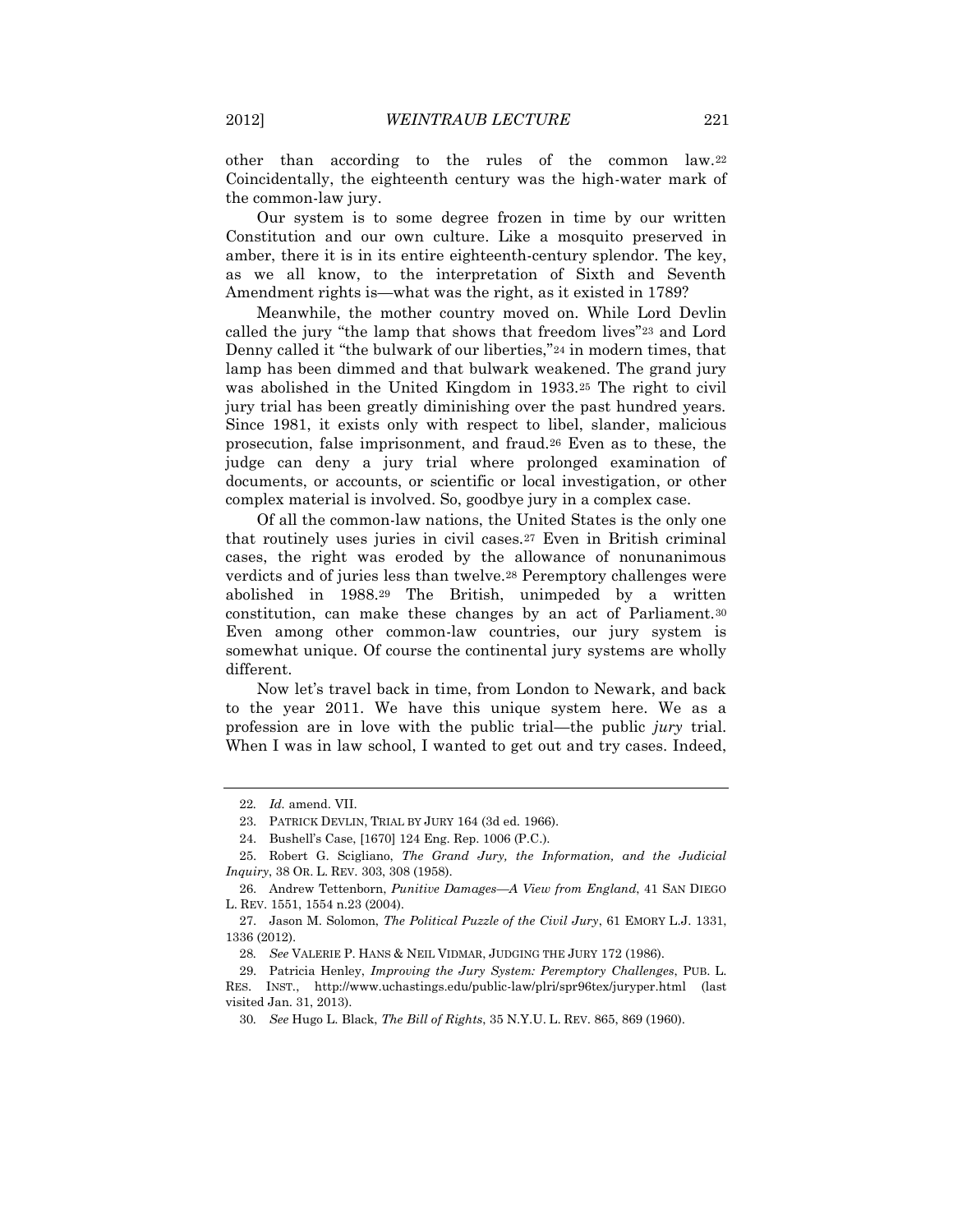that was one reason why I decided to clerk for the New Jersey Supreme Court, which only required a one-year term as opposed to my own U.S. District Court, which required a two-year term. I wanted to get out there and get into the court as soon as I could.

The public at large has shared these affections. Consider movies like *To Kill A Mockingbird*<sup>31</sup> and *My Cousin Vinny*,<sup>32</sup> lawyer shows on television, and the media fascination with high-profile trials.<sup>33</sup> One of my law school professors told me that there are two things you won't learn in law school: the first is how to get to the courthouse, and the second is what to do when you get there! I would note that this was before Mapquest and before trial advocacy classes.

Off I went, in search of the courthouse, to learn what to do there. I found it, and I've been learning ever since. I couldn't wait for my first trial, and I'll never forget it. I won't bore you with the details now, but over a drink perhaps later. Suffice to say that it was challenging, but I won it and I was hooked. I've tried hundreds of cases over the years, and I am still trying them.

To paraphrase Mark Twain, "[R]eports of [the vanishing trial's demise] are greatly exaggerated."<sup>34</sup> You see stories, "Where Have All the Trials Gone?"<sup>35</sup> Yes, they are down, but there are still a substantial number of them. To me it seems like they were quite active. So I checked my records of last year, and I tried fifteen cases, both jury and nonjury, plus another ten patent claim construction hearings. I was on trial for ninety days or so. And that's not unusual for our court—the average is at least a dozen trials per year. So the trial is not dead, and those that say it is are wrong. But it certainly has diminished.

But still, ninety-five percent or more of all federal cases do not go to trial.<sup>36</sup> Do the math. Fifteen trials, four hundred closures—ninetyfive percent or more. That is about the average there. Now that is nice for lawyers, nice for image, et cetera. But what about the clients? Most clients, and parties, don't share the profession's affection for a trial—and with good reason. They have different

<sup>31.</sup> TO KILL A MOCKINGBIRD (Universal Pictures 1962).

<sup>32.</sup> MY COUSIN VINNY (20th Century Fox 1992).

<sup>33</sup>*. See, e.g.,* T.L. Stanley, *A Trial Too Juicy to Resist: Casey Anthony's Acquittal Fuels Outrage Online as TV Outlets Reap Huge Ratings*, L.A. TIMES, July 6, 2011, at D1; *The O.J. Verdict: Rating the Media's Performance*, FRONTLINE (Oct. 4, 2005), http://www.pbs.org/wgbh/pages/frontline/oj/themes/media.html.

<sup>34</sup>*. See* ALEX AYRES, THE WIT AND WISDOM OF MARK TWAIN 55 (1st ed. 1987).

<sup>35.</sup> Gillian K. Hadfield, *Where Have All the Trials Gone? Settlements, Nontrial Adjudications, and Statistical Artifacts in the Changing Disposition of Federal Civil Cases*, 1 J. EMPIRICAL LEG. STUD. 705 (2004) (discussing the diminishment of federal trials and "whether this trend reflects an increase in private settlements . . . or an increase in public non trial adjudication").

<sup>36.</sup> Marc Galanter, *Worlds of Deals: Using Negotiations to Teach About Legal Process*, 34 J. LEGAL EDUC. 268, 269 (1984).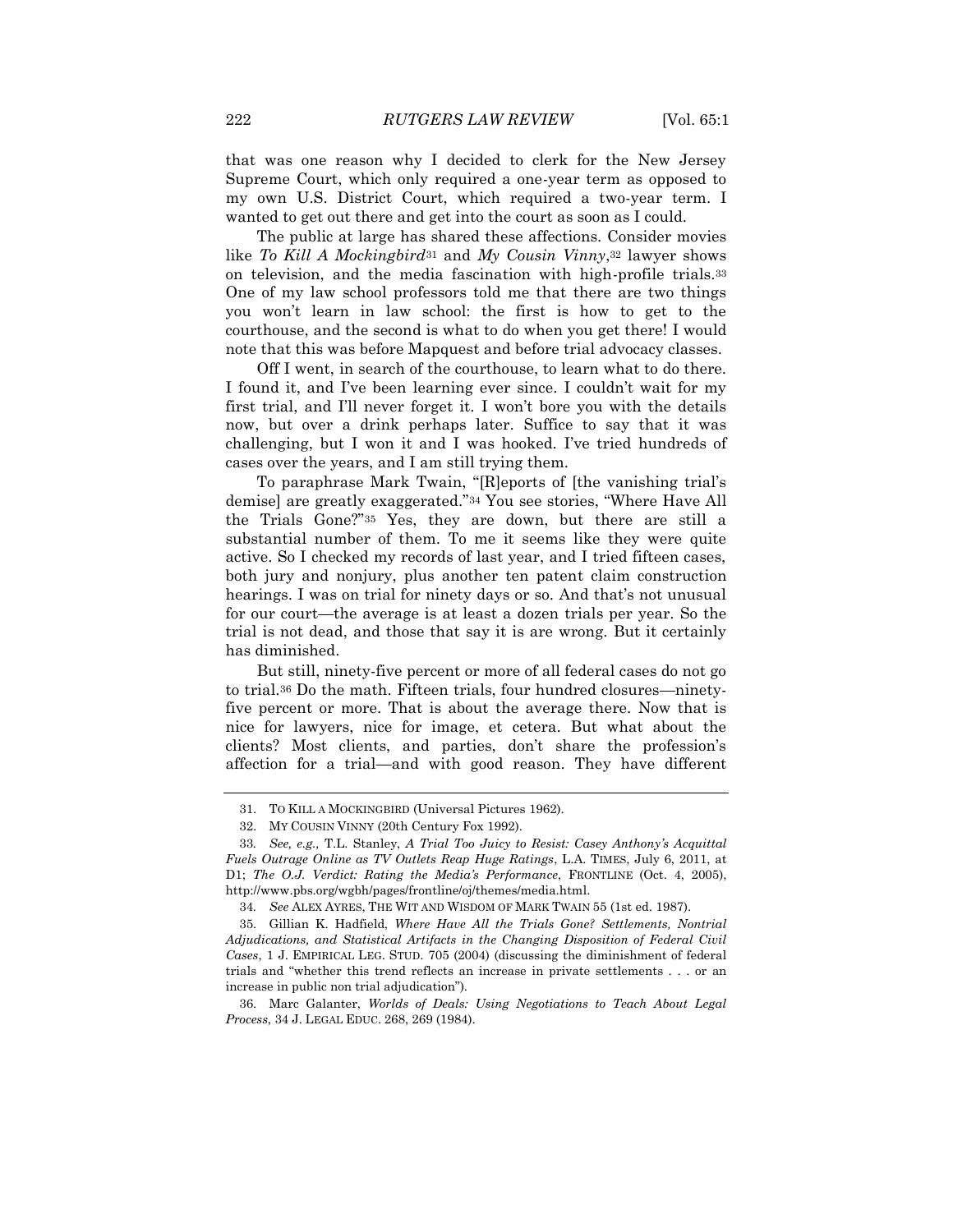perspectives. To paraphrase another one of my professors, he said that when you get out of school, every trial lawyer—in those days they were trial lawyers, not litigators—should have, besides the statutes and the case reporters, three works in the library. And yes they had libraries then and not databases. Those three works include the Bible, Shakespeare, and Aesop's fables. He said that if you consult those three, you can always find a story, simile, anecdote, or parable to illustrate every point or argument. I'm going to do that right now.

Some years ago, I heard a story about a farmer who was going to town. In the back of his pickup truck were a hen and a pig. And as they drove by the diners, big signs read, "Ham and Eggs, Ham and Eggs." And the hen said to the pig, "Look at that, piggy-boy, we're famous! We're top billing!" And the pig said, "That's alright for you to say. You're just another cackle. For me it's a mortal sacrifice."

You may know about the lawyer and the client. The client comes to see the lawyer and claims that he's wrongfully accused. The lawyer takes on the case and says, "It's a sure win." Next scene, jury didn't agree with the lawyer—conviction! We move ahead, and they're discussing it, and the client says, "What do we do now?" And the lawyer says, "We will appeal!" And they appeal. Months later, the court of appeals agrees with the trial court and the jury. The client is now worried and says, "What do we do now?" "We file a petition with the Supreme Court." Well, last scene, the client and the lawyer are sitting there; the Supreme Court has denied the petition, and the client says, "What do we do now?" The lawyer says, "What's this 'we' stuff? I go to lunch and you go to jail!"

These stories illustrate that the clients have a different perspective from the lawyers. Very few clients enjoy litigation. It's stressful. It's disruptive. It's uncertain. And it is interminable. It's not a sprint, but a marathon—a marathon where the finish line keeps moving. Disputes are not discrete events like births and deaths. They are more like illnesses and friendships, composed in part of the perceptions and understandings of those who participate in and observe them.

Trials are not something that the parties or clients like, but of course they all see them from different perspectives. And one of the most effective things that a lawyer can do, and that a judge can help lawyers to do, is to try to bring the parties together. What do we do? Do what we do best: provide prompt, efficient justice. But that is not as easy to do, as it is to say. Cases take a substantial amount of time, even with the courts working at full speed. Prompt, efficient justice is a goal of the courts but, over the years, people have had complaints about the speed of justice. Learned Hand said,

[I]n the third millennium before Christ men were complaining about the inefficiency of legal procedure, and I fancy that if any of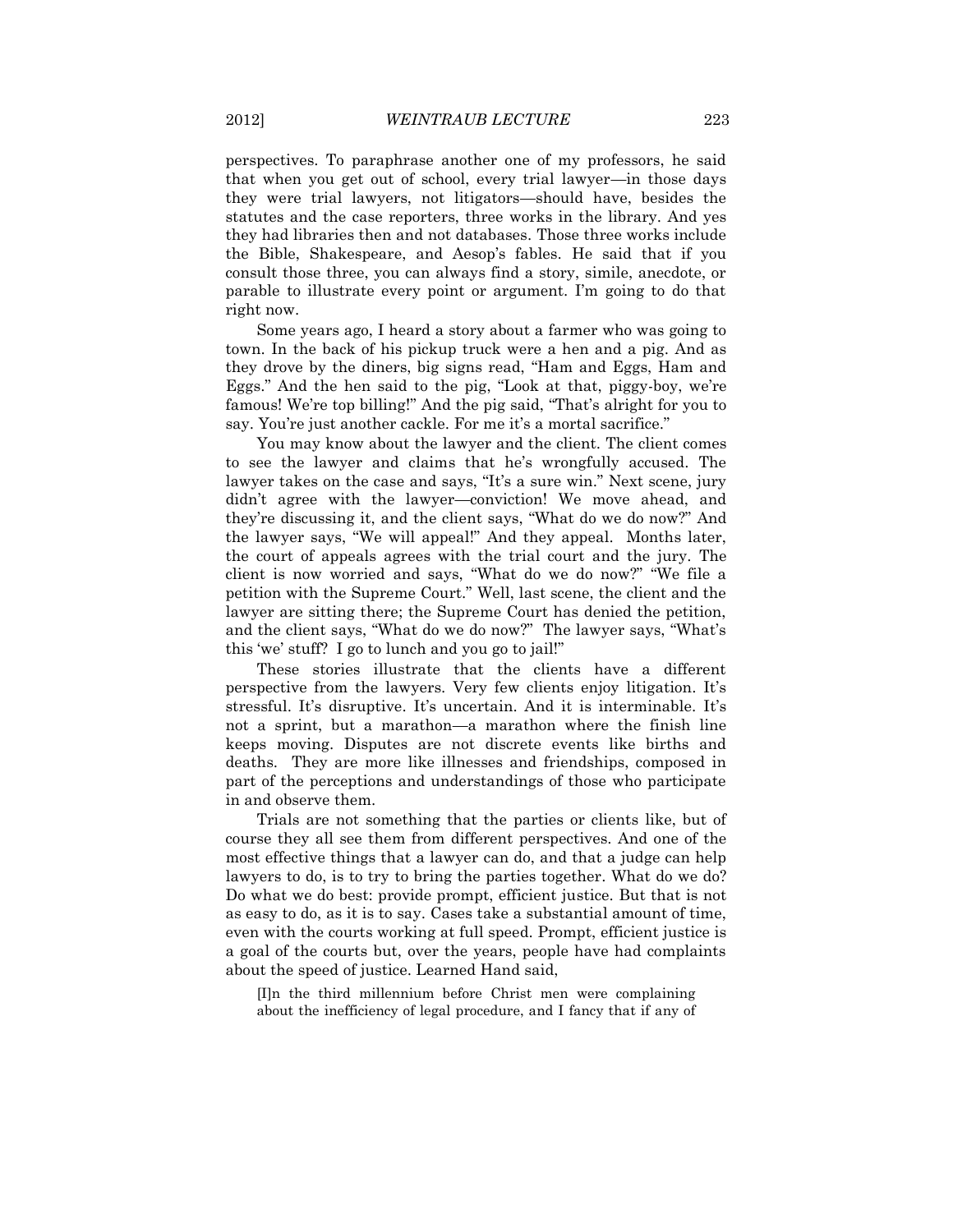you are destined in the year 7000 A.D. to revisit . . . you will be obliged to report... that mankind still exhibits the same discontentment with its methods of adjusting human differences that you know to-day.37

Consider also the modern alternative dispute resolution industry. Private extrajudicial dispute resolution was conceived, and has thrived, entirely in the post-Federal-Rules-of-Civil-Procedure era. Are things getting more or less complex? Now, what's the best way to resolve this? There is no one best way; it depends on the dispute. There is no one single approach or system that can possibly meet the challenges presented by the infinite disputes that humanity inevitably generates—some small, simple, and isolated, others almost incomprehensible in scope. But in my experience, there's one maxim that can be applied in all or nearly all instances. It is as follows: the best way to resolve a dispute is through prompt, efficient decision making, or the certain prospect thereof.

We all know that the likelihood of trial encourages settlement. In this regard, I think that public dispute resolution, represented by the courts, and private dispute resolution, represented by various modes of alternative dispute resolution,<sup>38</sup> can function efficiently together to achieve superior results. Scholars talk about the concept of bargaining within the shadow of the law,<sup>39</sup> figuring out what the likely outcomes are, and trying to reduce uncertainty. The court system, of course, provides a binary resolution: you win; I lose. There is no compromise. There is no effort to try to enlarge the pie. And, of course, even the winner may, in fact, be the loser. Also, the parties are not in control of the decision at all. Some neutral fact finder is in control, whether it is a jury or a judge. And they are somewhat unpredictable, even if fair.

During my time on the bench, I've seen, again and again, courts' ability to move cases along. A serious way to settle a case is through establishment of a prompt, realistic trial date. There is no substitute for prompt, efficient justice. I hate to see cases languish, and I do everything that I can to try to move them along. If you want to resolve a dispute promptly and efficiently, I've always subscribed to, and attempted to employ, a concept that I've heard in Baby Judges

<sup>37.</sup> Learned Hand, *The Deficiencies of Trials to Reach the Heart of the Matter*, *in*  LECTURES ON LEGAL TOPICS 87, 89 (1926).

<sup>38</sup>*. See, e.g.*, Frank E.A. Sander, *Alternative Methods of Dispute Resolution: An Overview*, 37 FLA. L. REV. 1 (1985) (discussing alternative dispute resolution methods such as negotiation, mediation, and arbitration).

<sup>39</sup>*. See, e.g.*, Robert J. Rhee, *A Price Theory of Legal Bargaining: An Inquiry into the Selection of Settlement and Litigation Under Certainty*, 56 EMORY L.J. 619 (2006) (discussing how techniques such as cost-benefit analysis and probability analysis can be used to determine whether to negotiate a settlement or go to trial).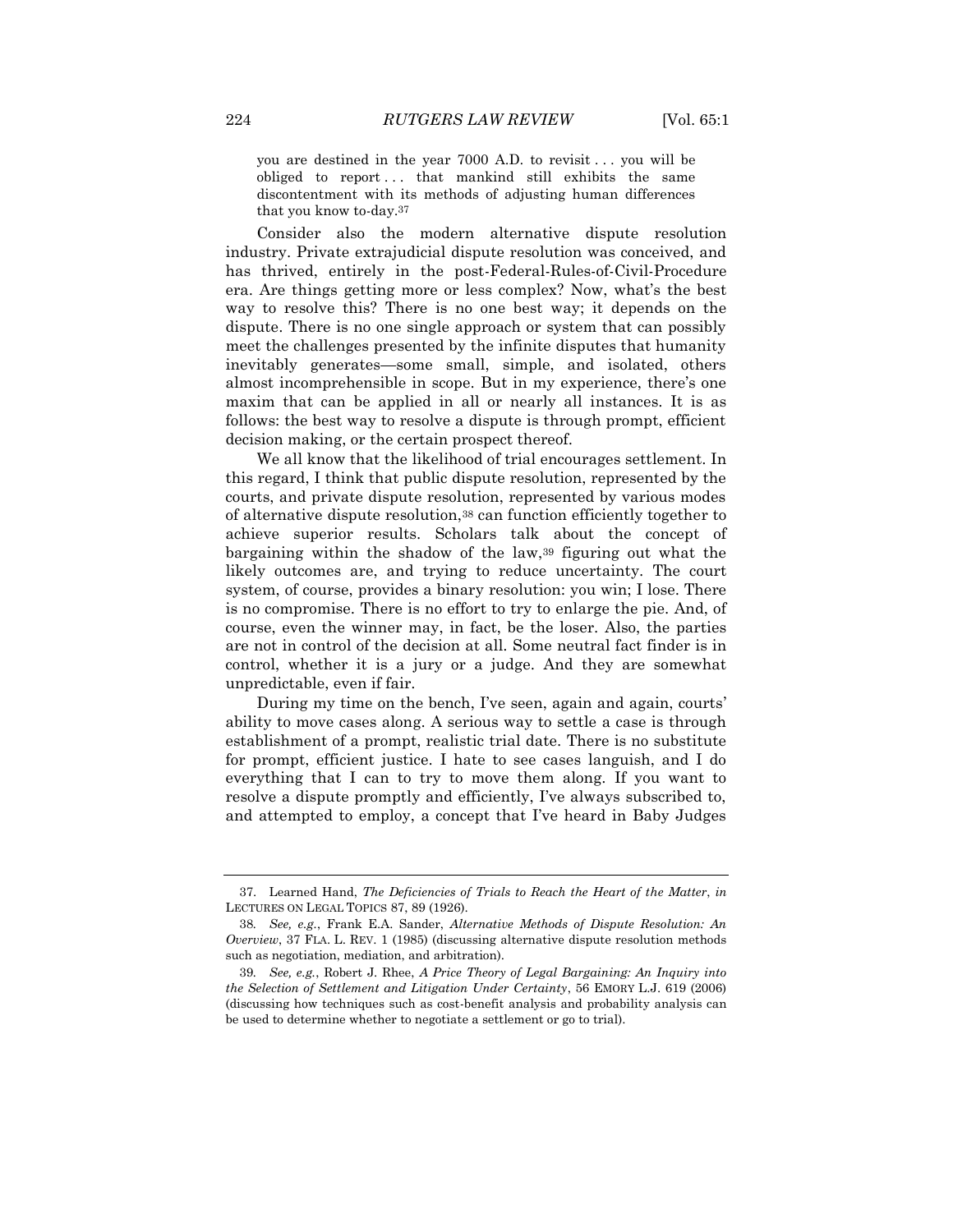School as being reasonably arbitrary.<sup>40</sup> You don't like that date? Fine, how about next week, but not six months from now. A trial court, where I sit, is a fast-paced organization, a bit like playing the whack-a-mole carnival game. Issues pop up and you've got to deal with them again and again.

Again, I've got a story to tell you the difference between appellate judges and trial judges. We trial judges see things differently down in the trenches, or should I say, the duck blind. The story goes, three judges went duck hunting. One was a Supreme Court justice, one was a court of appeals judge, and one was a trial judge. While they were out, things were rather slow, and then a duck came along. They raised their guns, and the Supreme Court justice said, "Is that a duck? I'm not sure, perhaps the issues should percolate to the various courts of appeal." The duck flies off, and they wait awhile until another duck comes. Now it's the turn of the appellate court judge. He says, "A duck. They require a five-part test. The first three parts . . . ," and the duck flies off. Nothing happens; the sun is going down. Here comes another duck, and the trial judge raises the gun and BANG! And the trial judge says, "Well, I sure hope that was a duck." That's the perspective at the trial court. We try to move the cases along.

We're moving along or trying five percent of the cases. Ninetyfive percent have to be resolved elsewhere, and hopefully as fairly as possible. That's where both court-provided and court-assisted mediation and arbitration come in. The system cannot handle one hundred percent, obviously. It never could. Private dispute resolution is designed to be relatively inexpensive and expedient, and it generally allows the parties to craft an outcome through negotiation. The outcome need not be binary; the result need not be black and white. But, of course, alternative dispute resolution lacks the inherent power of the courts to compel, which can be essential to the prompt and efficient resolution of disputes.<sup>41</sup> I think that the two systems can work well together.

Alternative dispute resolution can also be a product of delay and abuse. People didn't think that at first when the alternative dispute resolution movement came about. But you have people who can stall arbitrations and say, "Judge, put off this matter for six months.

<sup>40.</sup> Baby Judges School is the nickname for the orientation seminar for newly appointed district court judges. *See* "*Baby Judges School" Jump Starts Learning Process*, THE THIRD BRANCH (Aug. 2005), http://www.uscourts.gov/News/ TheThirdBranch/05-08-01/quot\_Baby\_Judges\_School\_quot\_Jump\_Starts\_Learning\_ Process.aspx (explaining that the orientation seminar is a series of lectures and small group discussions to prepare federal judges for their position).

<sup>41</sup>*. See* Robert J. Pushaw, Jr., *The Inherent Powers of the Federal Courts and the Structural Constitution*, 86 IOWA L. REV. 735 (2001) (explaining the history, use, and value of the court's inherent powers).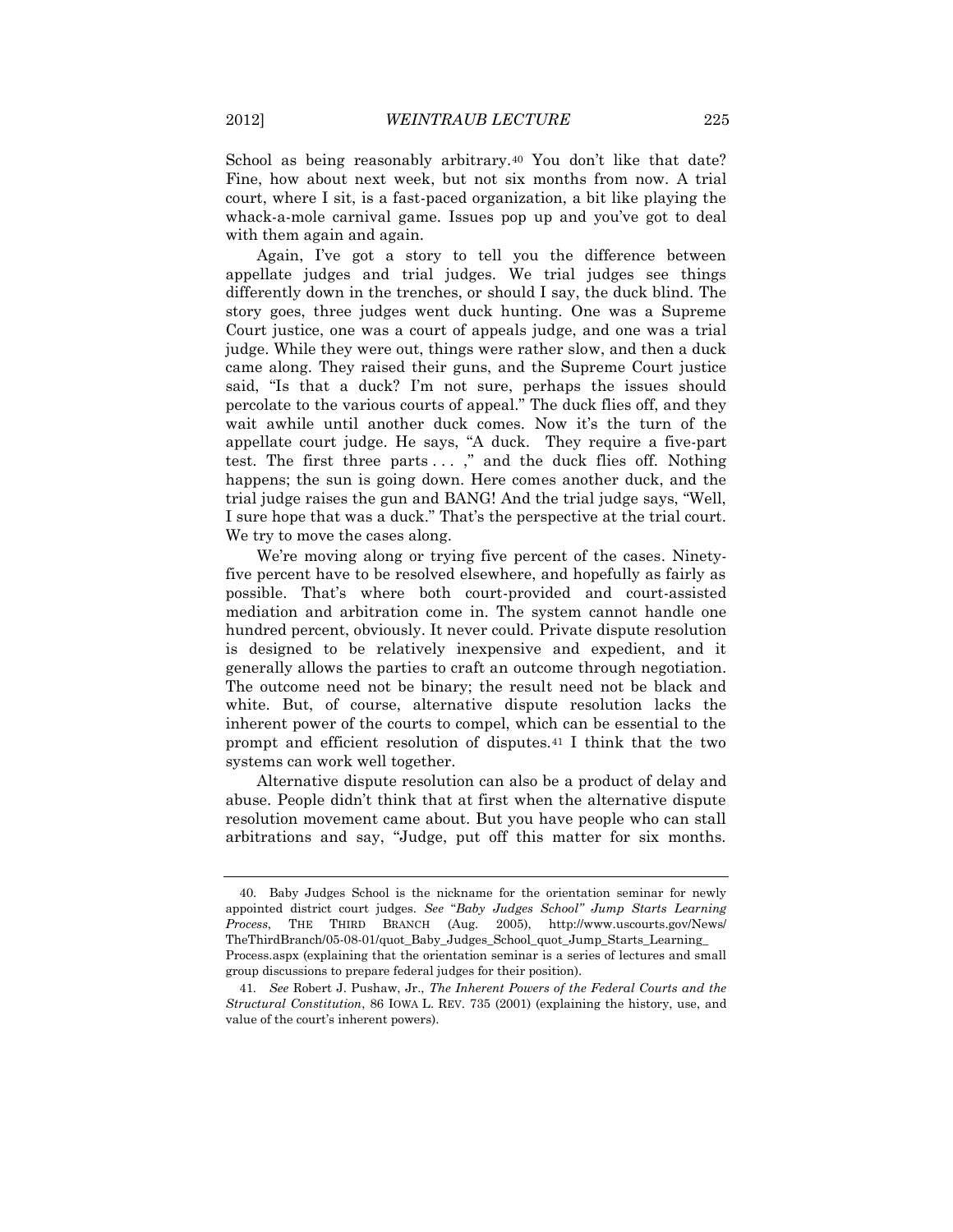We're in arbitration, and it will just drag on." Or, "We're in mediation, but that's fine, let's just keep the case moving in the meantime." And, as the lawyers have become savvier, you see CLE programs titled "How to Win a Mediation." But that is considered somewhat foreign to the whole concept of mediation—a win-win situation, a negotiation. How does one win? Lawyers, of course, have found some way to do that.

Why have the courts become so busy? In part, growth of the criminal docket, and substantial increase in the number of civil actions. And, bare in mind, we are not talking about the ordinary civil wrongs of yesteryear. Some are purely statutory and some are designed to generate litigation. Think of some of the fee shifting in the civil rights actions and antitrust actions.<sup>42</sup> We had a whole new generation of litigation that arose out of the Hatch-Waxman Act<sup>43</sup> all of a sudden; you could challenge a patent without having to infringe it. So we have a substantial amount of that litigation here in New Jersey. Originally, when those cases were newer, it was difficult to settle—nobody knew what the results were going to be. Now that we have a track record, I'm finding it increasingly likely to settle those cases as well. But, again, you have to have some basis to determine them.

We have a concept now that scholars have called "litigotiation," a combination of negotiation and litigating at the same time.<sup>44</sup> Litigating certainly gets somebody's attention, and then you try to talk. We utilize the magistrate judges, use court-annexed arbitration and mediation, try to move the cases along to a prompt, just conclusion. Of course you have to stay on top of the cases and make sure there is a deadline given every time. And, of course, you have to be reasonable, because, as Justice Holmes told us, "The . . . life of the law has not been logic; it has been experience."<sup>45</sup> And Judge Story told us that a good lawyerly judge will "be taught to distrust theory, and cling to practical good; to rely more upon experience, than reasoning; more upon institutions, than laws; more upon checks to vice, than upon motives to virtue. He will become . . . more wise, more candid, more forgiving, more disinterested."<sup>46</sup>

I have worked with alternative dispute for a substantial period

46. JOSEPH STORY, DISCOURSE PRONOUNCED UPON THE INAUGURATION OF THE AUTHOR, AS DANE PROFESSOR OF LAW IN HARVARD UNIVERSITY 35 (1829).

<sup>42</sup>*. See* 42 U.S.C. § 1988 (2006) (allowing the award of attorney fees in civil rights cases); 15 U.S.C. § 15 (2006) (allowing for the recovery of reasonable attorney fees in antitrust suits).

<sup>43.</sup> 21 U.S.C. § 355 (2006).

<sup>44.</sup> Galanter, *supra* note 36, at 268. Professor Galanter coined the term "litigotiation," which refers to the relationship between litigation and negotiation when attempting to reach a settlement. *Id.*

<sup>45.</sup> John Dewey, *Logical Method and Law*, 33 PHIL. REV. 560, 564 (1924).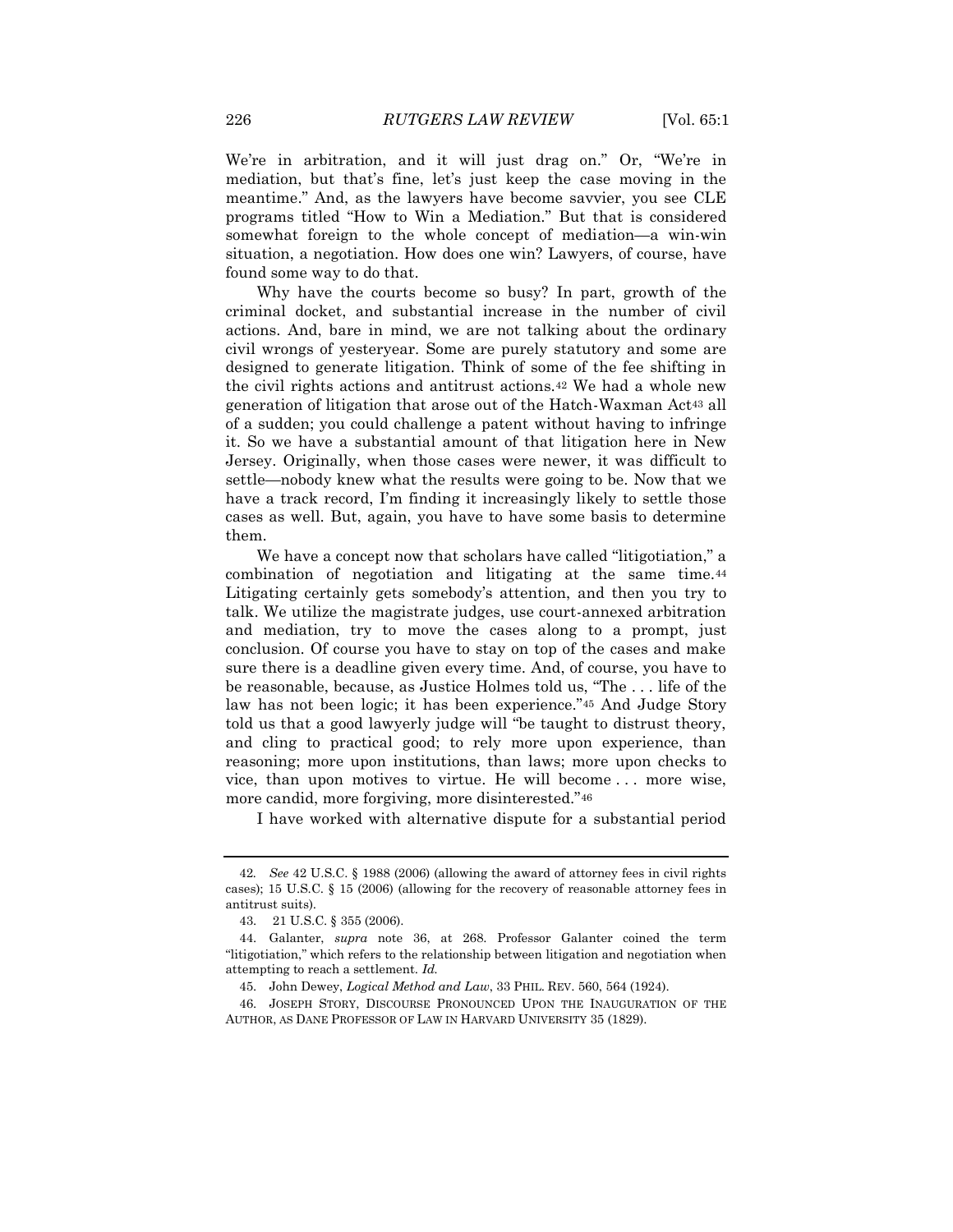of time, and I find that it works best in combination with trials. I don't simply say, "Let's stay it for months!" Let's move along. Sometimes you need a decision to be made on a dispositive motion or a discovery motion or other logjam breaking before you can talk reasonable settlement. I find that resolving cases and settling them is perhaps one of the most pleasant aspects of the job. It may not be the best result for everybody, but the parties don't go away totally empty-handed. The binary system means somebody has miscalculated, somebody on the bench made a decision based on the facts they see in the courtroom. Is it right? Is it wrong? The parties may dispute that, but as long as it's not clear error, it's not going to be reversed. That's why I tell people, what are your chances of winning, and they say, "Seventy percent, Judge!" Now, would you get in an elevator if you knew that three times out of ten, you'd crash? You might be lucky with the seventh. Isn't it better to take the stairs? To try to eliminate the risk?

Another one that can be used on occasion, without impugning our valiant jurors, is to say, "Did you take the turnpike in this morning? What did you think of the drivers? Well, where do you think we get the jury pool from?" Sometimes, a few comments go a long way toward trying to get people to see that there is no such thing as an ironclad case and that maybe they ought to try to start considering what the possibilities are. I find that very rewarding, which is why, when the time came for me to decide what to do next, I decided to follow the path of many experienced judges before me and continue what I found socially useful and personally rewarding continue to assist parties in the voluntary resolution of disputes.

I will finish up by going back to what I began with, the benefit of the New Jersey Supreme Court during the Weintraub era—applying common sense and practical solutions to complex legal problems. That's what we're trying to do as we resolve these cases. I talked about the Bible, Shakespeare, and Aesop's fables, but I'll only talk now about one of them. We'll turn to the Bible, where St. Luke said, "When thou goest with thine adversary to the magistrate, as thou art in the way, give diligence that thou mayest [resolve and] be delivered from him; lest he hale thee to the judge, and the judge deliver thee to the officer, and the officer cast thee into prison."<sup>47</sup> Well that's saying, "Please settle while you can." Moving on a little bit, Abraham Lincoln, in the 1850s wrote, "Discourage litigation. Persuade your neighbors to compromise whenever you can. Point out to them how the nominal winner is often a real loser—in fees, expenses, and waste of time. As a peacemaker, the lawyer has a superior opportunity of being a good man. There will still be business enough."<sup>48</sup>

<sup>47</sup>*. Luke* 12:58 (King James).

<sup>48.</sup> Abraham Lincoln, *Fragment: Notes for a Law Lecture (July 1, 1850?)*, *in* 2